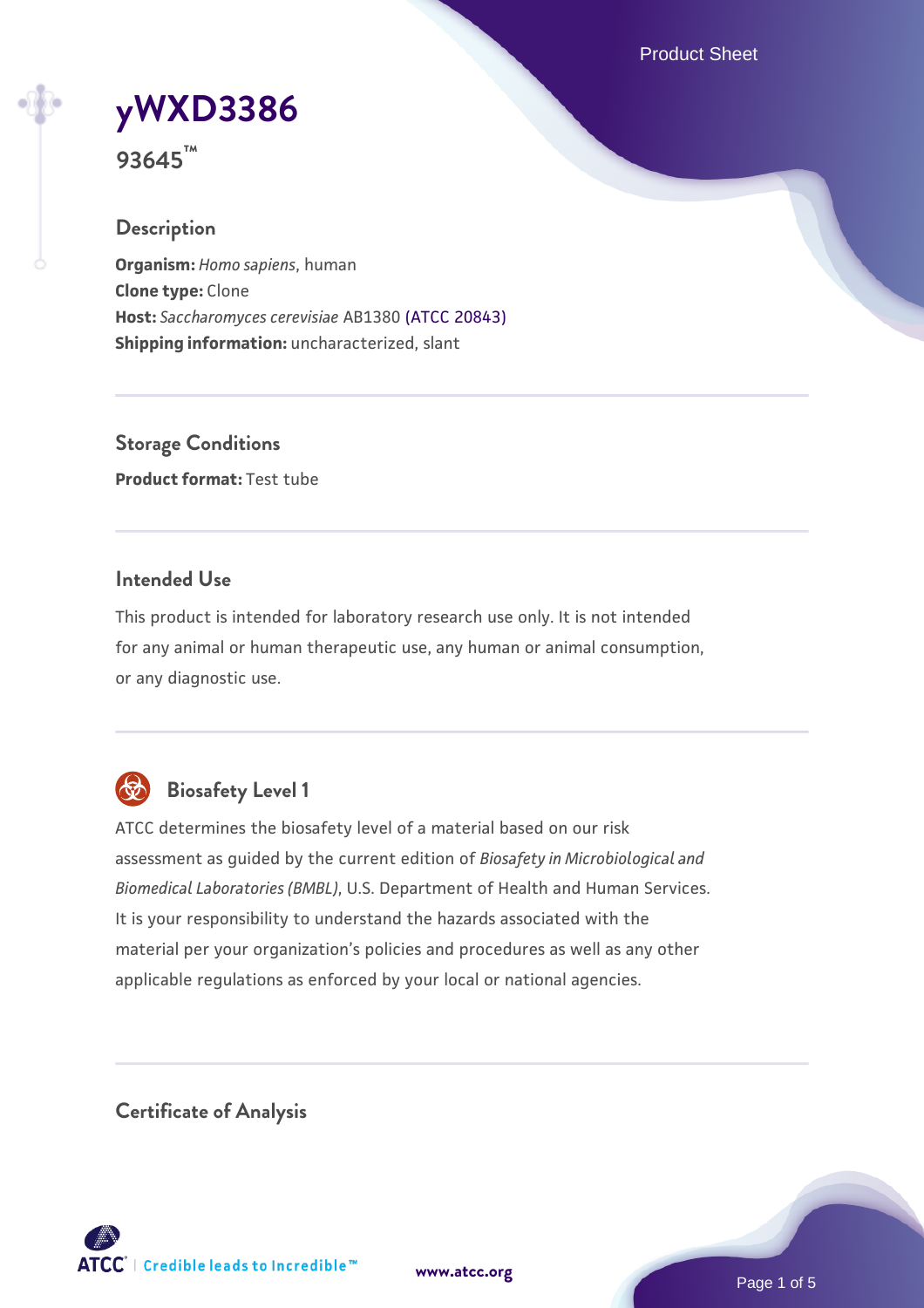## **[yWXD3386](https://www.atcc.org/products/93645)** Product Sheet **93645**

For batch-specific test results, refer to the applicable certificate of analysis that can be found at www.atcc.org.

## **Insert Information**

**Type of DNA:** genomic **Genome:** Homo sapiens **Chromosome:** X X pter-q27.3 **Gene name:** DNA Segment, single copy **Gene product:** DNA Segment, single copy [DXS3052] **Gene symbol:** DXS3052 **Contains complete coding sequence:** Unknown **Insert end:** EcoRI

## **Vector Information**

**Construct size (kb):** 235.0 **Intact vector size:** 11.454 **Vector name:** pYAC4 **Type of vector:** YAC **Host range:** *Saccharomyces cerevisiae*; *Escherichia coli* **Vector information:** other: telomere, 3548-4235 other: telomere, 6012-6699 Cross references: DNA Seq. Acc.: U01086 **Cloning sites:** EcoRI **Markers:** SUP4; HIS3; ampR; URA3; TRP1 **Replicon:** pMB1, 7186-7186; ARS1, 9632-10376

# **Growth Conditions**

**Medium:** 



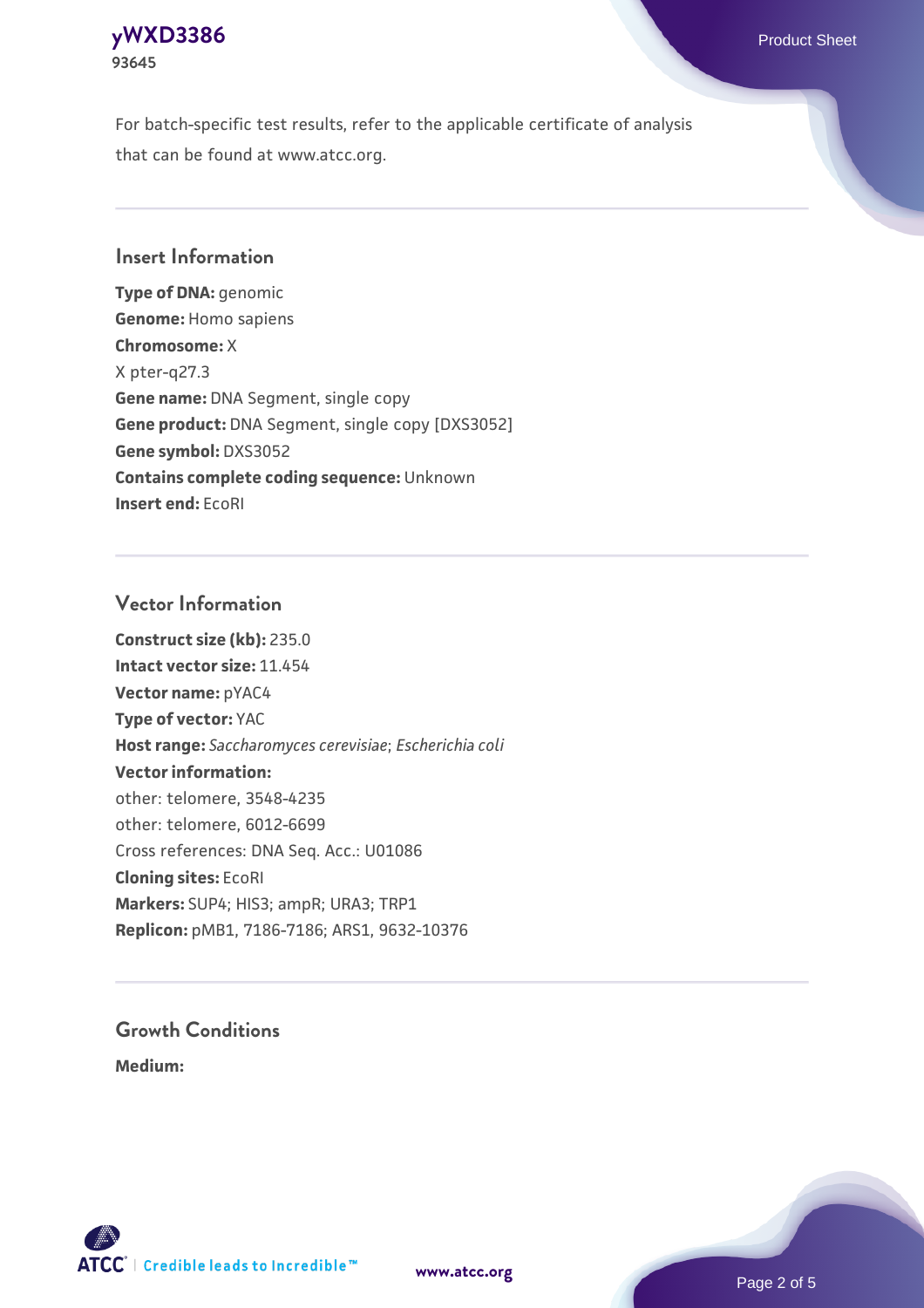#### **[yWXD3386](https://www.atcc.org/products/93645)** Product Sheet **93645**

[ATCC Medium 1245: YEPD](https://www.atcc.org/-/media/product-assets/documents/microbial-media-formulations/1/2/4/5/atcc-medium-1245.pdf?rev=705ca55d1b6f490a808a965d5c072196) **Temperature:** 30°C

#### **Notes**

More information may be available from ATCC (http://www.atcc.org or 703- 365-2620).

## **Material Citation**

If use of this material results in a scientific publication, please cite the material in the following manner: yWXD3386 (ATCC 93645)

## **References**

References and other information relating to this material are available at www.atcc.org.

## **Warranty**

The product is provided 'AS IS' and the viability of ATCC® products is warranted for 30 days from the date of shipment, provided that the customer has stored and handled the product according to the information included on the product information sheet, website, and Certificate of Analysis. For living cultures, ATCC lists the media formulation and reagents that have been found to be effective for the product. While other unspecified media and reagents may also produce satisfactory results, a change in the ATCC and/or depositor-recommended protocols may affect the recovery, growth, and/or function of the product. If an alternative medium formulation or reagent is used, the ATCC warranty for viability is no longer



**[www.atcc.org](http://www.atcc.org)**

Page 3 of 5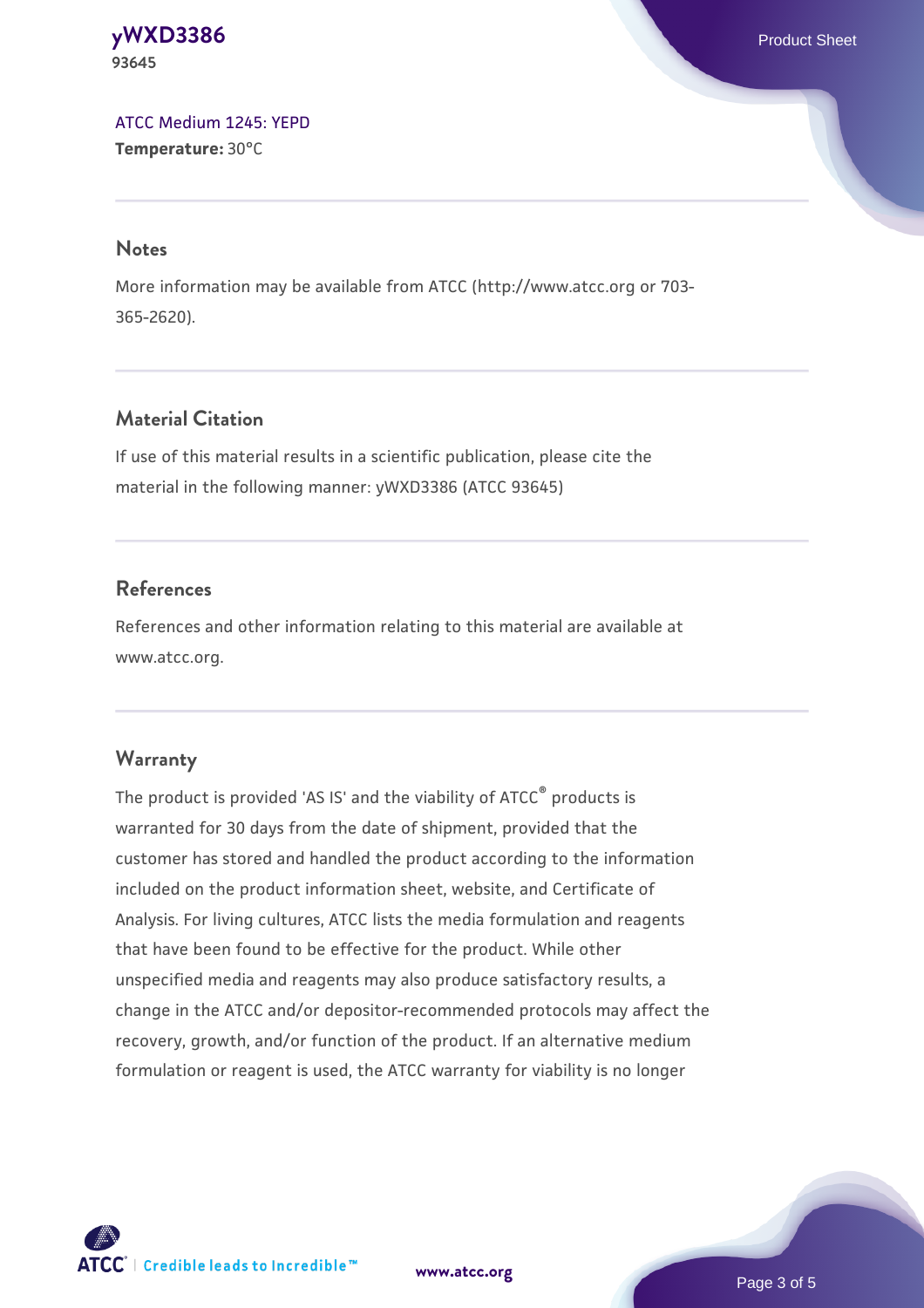**[yWXD3386](https://www.atcc.org/products/93645)** Product Sheet **93645**

valid. Except as expressly set forth herein, no other warranties of any kind are provided, express or implied, including, but not limited to, any implied warranties of merchantability, fitness for a particular purpose, manufacture according to cGMP standards, typicality, safety, accuracy, and/or noninfringement.

#### **Disclaimers**

This product is intended for laboratory research use only. It is not intended for any animal or human therapeutic use, any human or animal consumption, or any diagnostic use. Any proposed commercial use is prohibited without a license from ATCC.

While ATCC uses reasonable efforts to include accurate and up-to-date information on this product sheet, ATCC makes no warranties or representations as to its accuracy. Citations from scientific literature and patents are provided for informational purposes only. ATCC does not warrant that such information has been confirmed to be accurate or complete and the customer bears the sole responsibility of confirming the accuracy and completeness of any such information.

This product is sent on the condition that the customer is responsible for and assumes all risk and responsibility in connection with the receipt, handling, storage, disposal, and use of the ATCC product including without limitation taking all appropriate safety and handling precautions to minimize health or environmental risk. As a condition of receiving the material, the customer agrees that any activity undertaken with the ATCC product and any progeny or modifications will be conducted in compliance with all applicable laws, regulations, and guidelines. This product is provided 'AS IS' with no representations or warranties whatsoever except as expressly set forth herein and in no event shall ATCC, its parents, subsidiaries, directors, officers, agents, employees, assigns, successors, and affiliates be liable for indirect, special, incidental, or consequential damages of any kind in connection with or arising out of the customer's use of the product. While reasonable effort is made to ensure authenticity and reliability of materials on deposit, ATCC is not liable for damages arising from the misidentification or



**[www.atcc.org](http://www.atcc.org)**

Page 4 of 5